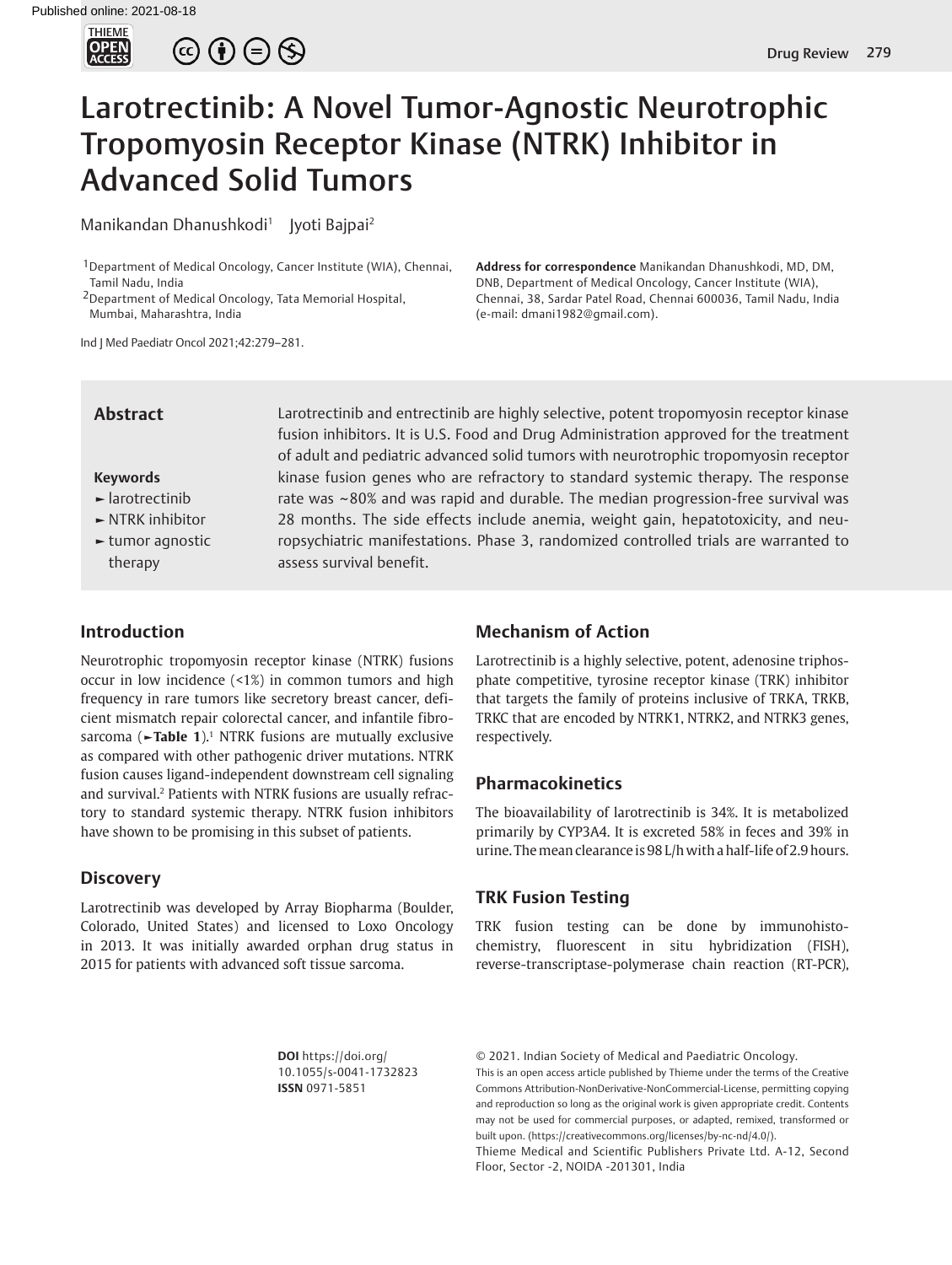<span id="page-1-2"></span>or DNA/RNA based next-generation sequencing.<sup>[3](#page-2-2)</sup> European Society of Medical Oncology recommends FISH or RT-PCR for NTRK gene in patients with histology known to harbor highly recurrent NRTK rearrangements and sequencing/immunohistochemistry otherwise[.4](#page-2-3)

# <span id="page-1-3"></span>**Approval Status**

<span id="page-1-4"></span>In November 2018, larotrectinib was U.S. Food and Drug Administration (FDA) approved for adult and pediatric patients with metastatic solid tumors with NTRK gene fusion without a known acquired resistance mutation who have no standard treatment option.<sup>5</sup> The landmark trials that led to the FDA approval of larotrectinib are shown in **[►Table 2](#page-1-1)**. Larotrectinib is currently not approved by Drugs Controller General of India.

# **Recommended Dose**

**Adults**: Capsule larotrectinib 100 mg twice daily (BD) (with or without food) until progression

**Pediatrics** (1 month to 18 years): Capsule larotrectinib 100 mg/m2 BD (with or without food, maximum 200 mg/day) until progression

| Tumor type                                         | Prevalence, n (%) |
|----------------------------------------------------|-------------------|
| Secretory breast cancer                            | 12/13 (92)        |
| Colorectal cancer (defi-<br>cient mismatch repair) | 10/13(77)         |
| Mammary analogue secre-<br>tory carcinoma          | 2/3(66)           |
| Infantile fibrosarcoma                             | 2/4(50)           |
| Pediatric high-grade<br>glioma                     | 28/127 (22)       |
| Spitzoid melanoma                                  | 23/140 (16)       |
| Papillary thyroid carcinoma                        | 4/33(12)          |
| Colorectal cancer                                  | 13/346 (4)        |
| Cholangiocarcinoma                                 | 1/28(4)           |
| Lung adenocarcinoma                                | 3/91(3.3)         |
| Glioblastoma                                       | 3/115(3)          |

<span id="page-1-0"></span>**Table 1** Prevalence of NTRK fusion-positive cancers

Abbreviation: NTRK, neurotrophic tropomyosin receptor kinase.

<span id="page-1-1"></span>

| <b>Table 2</b> Landmark trials with larotrectinib |
|---------------------------------------------------|
|---------------------------------------------------|

## **Efficacy**

The objective response rate was 79% with a complete response in 16%. Among the responders, the median duration of response was 35 months. The median progression-free survival (PFS) was 28 months with a 12-month PFS rate of 67%. The median overall survival (OS) was 44 months with an estimated 12-month OS of 88% (**[►Table 2](#page-1-1)**)[.6](#page-2-5)

## <span id="page-1-5"></span>**Strength and Formulation**

Larotrectinib is available in 25 mg capsule, 100 mg capsule, and 20 mg/mL solution.

#### **Toxicity**

<span id="page-1-6"></span>The grade 3 toxicities include anemia (11%), weight gain (7%), neutropenia (7%), and increased aspartate/alanine transam-inase ([7](#page-2-6)%).<sup>7</sup> Neurologic and psychiatric manifestations can occur.

# **Dose Modifications**

For any adverse event  $\geq$  grade 3, larotrectinib needs to be stopped until grade 1 and restarted at a lower dose as per recommendation. The 1st dose modification is 75 mg BD, 2nd dose modification is 50 mg BD, and 3rd dose modification is 25 mg BD.

# **Other NTRK Inhibitor**

Entrectinib: In August 2019, FDA approved entrectinib for adult and pediatric ( $\geq$  12 years) patients with metastatic solid tumors with NTRK gene fusion without a known acquired resistance mutation who have no standard treatment option. Entrectinib is also approved for adults with ROS1-positive metastatic nonsmall cell lung cancer. The recommended dose is 600 mg/day.

#### **Resistance**

<span id="page-1-7"></span>The resistance can occur due to kinase domain mutations in the NTRK gene. Second-generation NTRK inhibitors like Loxo-195 and repotrectinib are under development to overcome this resistance.<sup>8</sup>

<span id="page-1-8"></span>

| Author                     | Phase              | Sample size | Inclusion criteria                                                                                | Response (%) | <b>PFS</b>                                                 |
|----------------------------|--------------------|-------------|---------------------------------------------------------------------------------------------------|--------------|------------------------------------------------------------|
| Drilon et al <sup>8</sup>  | 1/2                | 55          | Salivary gland tumor (22%)<br>Infantile fibrosarcoma (13%)<br>Other soft-tissue sarcomas (20%)    | 75           | Not reached<br>$(range: 0.7-26 months)$<br>1-year PFS: 55% |
| Laetsch et al <sup>9</sup> | 1/2                | 17          | Infantile fibrosarcoma (33%)<br>Other soft-tissue sarcomas (29%)<br>Papillary thyroid cancer (8%) | 93           |                                                            |
| Hong et al <sup>10</sup>   |                    | 8           | Adults with TRK fusion genes                                                                      | 100          |                                                            |
| Hong et al <sup>6</sup>    | Pooled<br>analysis | 159         | Adults and pediatric patients with<br>TRK fusion genes                                            | 79           |                                                            |

<span id="page-1-9"></span>Abbreviations: TRK, tropomyosin receptor kinase; PFS, progression-free survival.